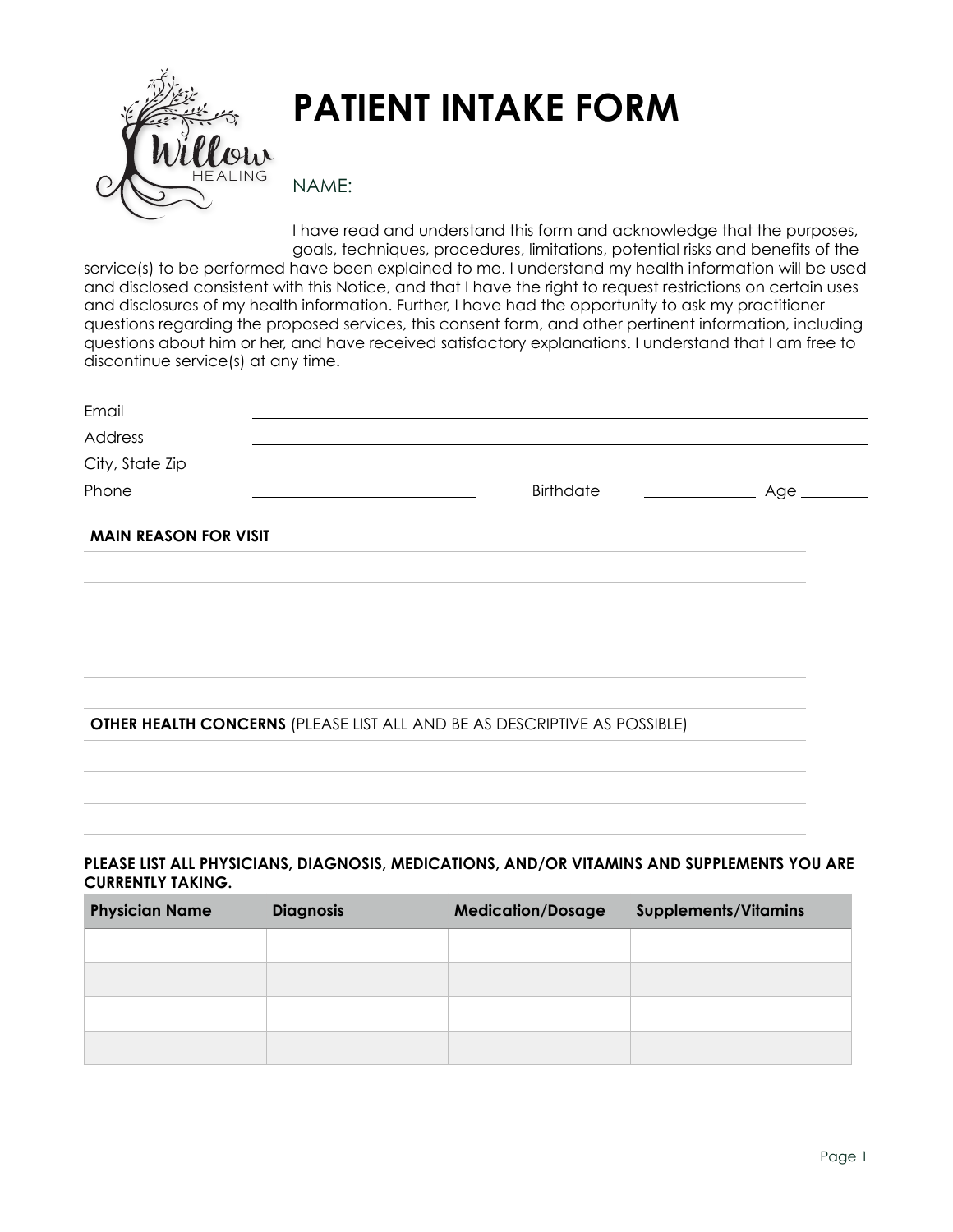# Discovering Your Personal Constitution

 $\bar{z}$ 

Please check the statement that feels true to you:

| Hot                                                       | Cold                                             |
|-----------------------------------------------------------|--------------------------------------------------|
| I tend to feel warmer than others                         | I have a pale face, lips and/or tonaue.          |
| i tend to have a loud voice                               | I tend to feel colder than others.               |
| My entire face tends to be bright red                     | I tend to have a quiet voice.                    |
| my tongue tends to be bright red                          | My face, lips and/or tongue tends to be pale.    |
| i have lots of opinions and I am not afraid to share them | I often feel like I have low energy levels.      |
| I prefer cold weather.                                    | I strongly dislike cold temperatures and prefer  |
| I feel hot or have a high fever                           | I feel fatigued or lethargic.                    |
| I am very thirsty.                                        | I prefer warm weather.                           |
| My sleep is restless.                                     | I have white or clear discharges (e.g. mucus).   |
| My tongue is bright red possibly with a yellow coating.   | i have loose stools or undigested food in stool. |
| My face is red and flushed.                               | i have a poor appetite.                          |
| I dislike hot temperatures and crave coolness.            |                                                  |
| I am restless and/or irritable.                           |                                                  |
| I have red eyes.                                          |                                                  |
| I have yellow discharges (e.g. mucus)                     |                                                  |
| I have strong odors                                       |                                                  |
| I have a strong appetite.                                 |                                                  |
| Total number of checks:                                   | <b>Total number of checks:</b>                   |
|                                                           |                                                  |

#### **Damp Dry**

| I tend to sweat more easily than others.      | My skin tends to be rough and dry.            |
|-----------------------------------------------|-----------------------------------------------|
| I often have a runny nose                     | I often have a dry throat, nose and/or mouth. |
| I tend to sweat more easily than others.      | It's hard for me to stay hydrated             |
| My arms ad legs can feel heavy                | My hair tends to be dry                       |
| I tend to have a thick coating on my tongue   | I often have itchy skin or scalp              |
| My skin and hair are often oily.              | My tongue does not usually have a coating.    |
| I prefer dry climates and don't like humidity | I have hot flashes or night sweats.           |
| I have excess, ear wax                        | I am unusually thirsty                        |
| I have nausea                                 | I am constipated with dry stools.             |
| My arms and legs feel heavy                   | My tongue looks cracked and dry               |
| I have edema                                  |                                               |
| My chest feels full or congested              |                                               |
| I feel sluggish                               |                                               |
|                                               |                                               |
| Total number of checks:                       | Total number of checks:                       |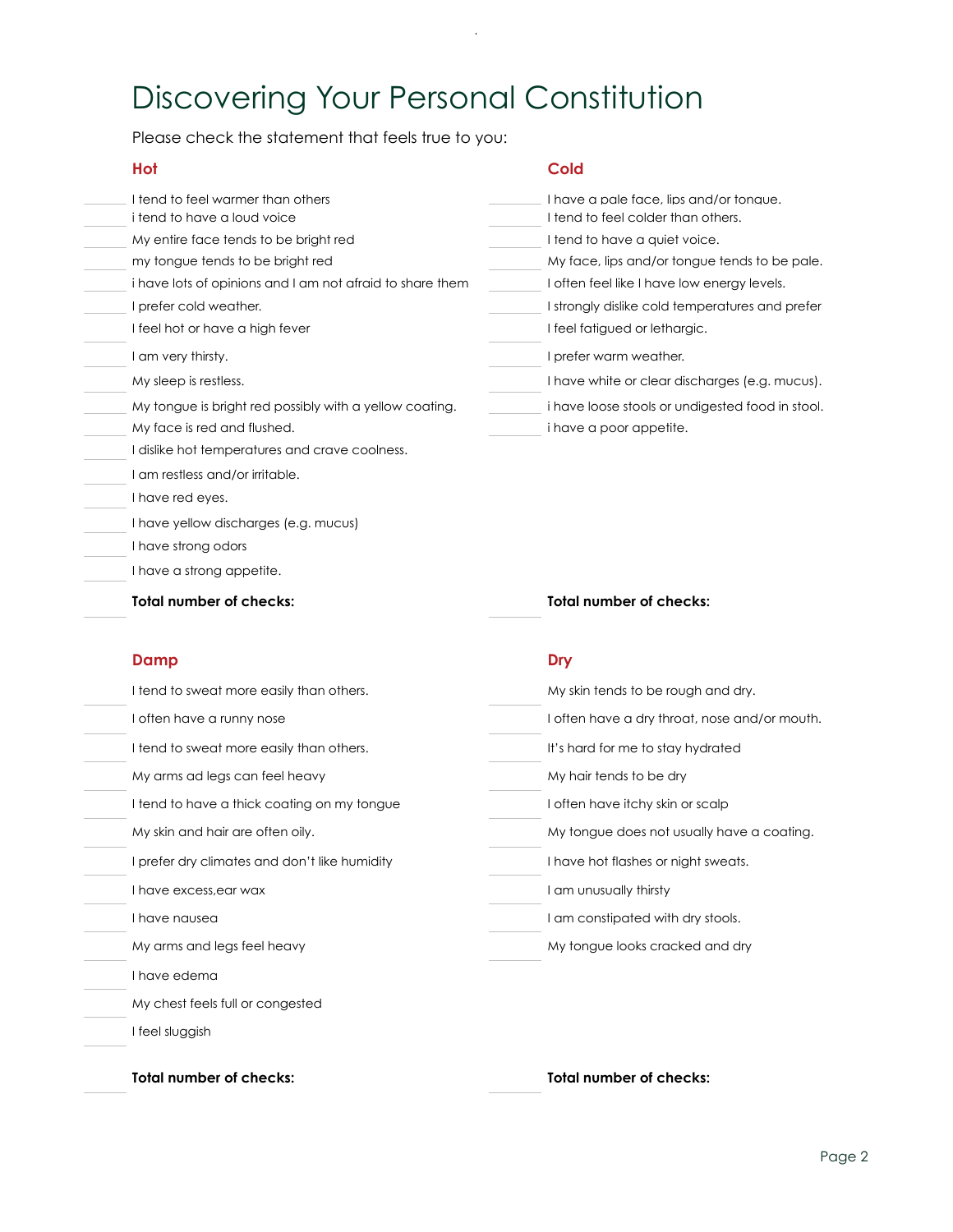## Immune System

Please use the matrix below to help me understand your current and/or past.

|                                         | Current | Past |                         | Current | Past |
|-----------------------------------------|---------|------|-------------------------|---------|------|
| Allergies                               |         |      | Immunodeficiency        |         |      |
| Autoimmune Disorders                    |         |      | <b>Infections</b>       |         |      |
| Celiac                                  |         |      | Lupus                   |         |      |
| Chronic Fatigue                         |         |      | Mononucleosis           |         |      |
| <b>Cushing's Disease</b>                |         |      | Rheumatoid Arthritis    |         |      |
| <b>Enlarged Spleen</b>                  |         |      | Sore Throats            |         |      |
| Grave's Disease                         |         |      | White Blood Cell Counts |         |      |
| Hashimoto's Thyroiditis                 |         |      | Other                   |         |      |
| <b>Heal Slowly</b>                      |         |      |                         |         |      |
| Additional Notes About<br>Immune System |         |      |                         |         |      |

## **Digestion**

Please use the matrix below to help me understand your current and/or past.

|                                         | Current | Past |                           | Current | Past    |
|-----------------------------------------|---------|------|---------------------------|---------|---------|
| Anorexia                                |         |      | Hemorrhoids               |         |         |
| <b>Belching</b>                         |         |      | Indigestion               |         |         |
| <b>Bulimia</b>                          |         |      | Irritable Bowel Syndrome  |         |         |
| Crohn's Disease                         |         |      | Large Appetite            |         |         |
| Constipation                            |         |      | Liver Problems            |         |         |
| Diarrhea                                |         |      | Low Appetite              |         |         |
| <b>Diverticulitis</b>                   |         |      | Nausea                    |         |         |
| Dysentary                               |         |      | Pain After Eating         |         |         |
| <b>Eating Disorder</b>                  |         |      | Parasites                 |         |         |
| <b>Enlarged Spleen</b>                  |         |      | Stomach Aches             |         |         |
| Flatulence                              |         |      | Sudden Weight Change      |         |         |
| <b>Food Unappetizing</b>                |         |      | Ulcers                    |         |         |
| Gallstones                              |         |      | <b>Ulcerative Colitis</b> |         |         |
| <b>Grave's Disease</b>                  |         |      | Vomitting                 |         |         |
| Hashimoto's Thyroiditis                 |         |      | Other                     |         |         |
| <b>Heal Slowly</b>                      |         |      | Other                     |         |         |
| Heartburn                               |         |      | Other                     |         |         |
| Additional Notes About Digestion System |         |      |                           |         | $D - 4$ |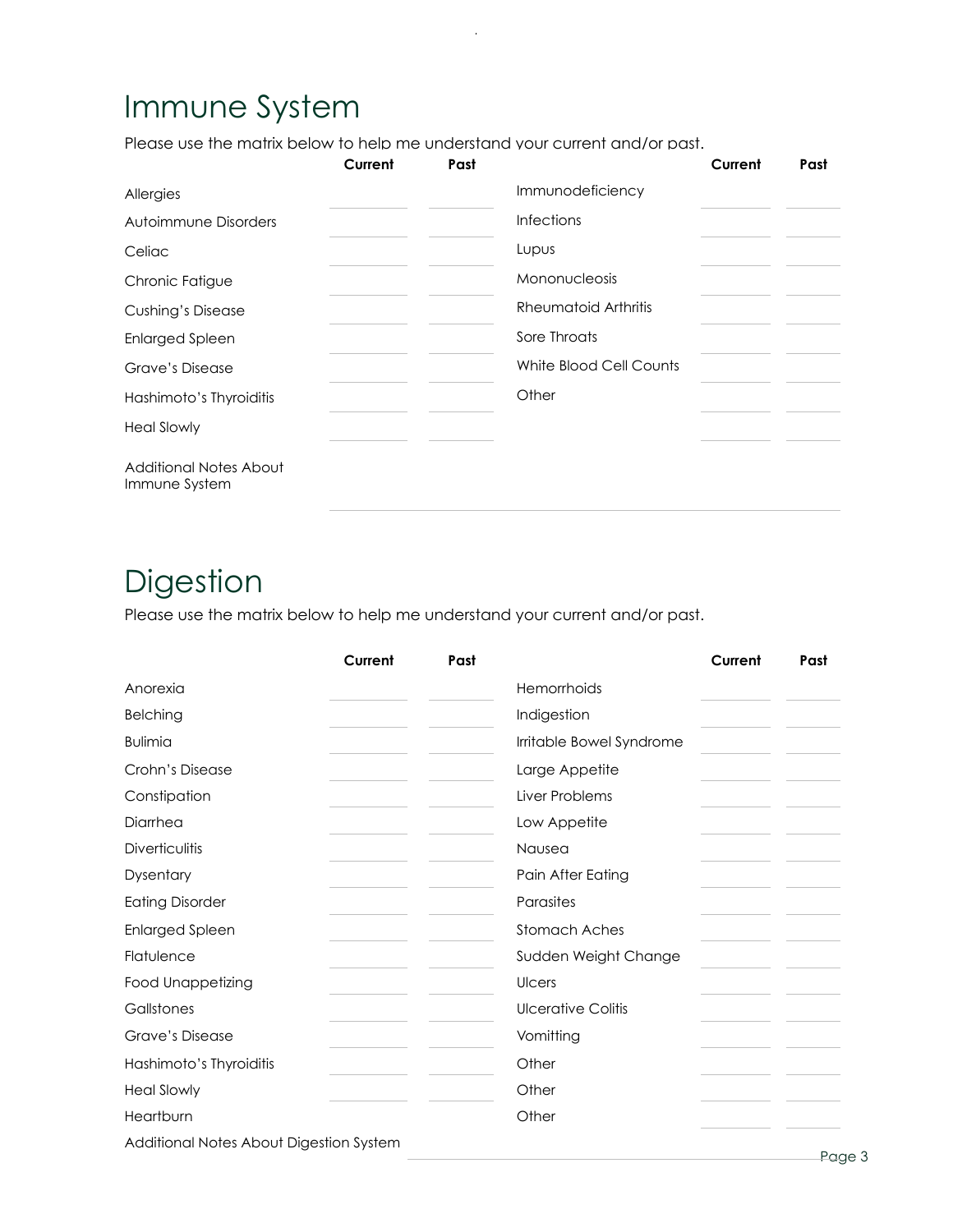## Body Temperature

Please use the matrix below to help me understand your current and/or past.

|                                         | Hot | Cold |         | Hot | Cold      |
|-----------------------------------------|-----|------|---------|-----|-----------|
| Hands                                   |     |      | Legs    |     |           |
| Palms                                   |     |      | Feet    |     |           |
| General Body                            |     |      | Head    |     |           |
| Arms                                    |     |      | Chest   |     |           |
| <b>Fingers</b>                          |     |      | Stomach |     |           |
|                                         |     |      |         | Yes | <b>No</b> |
| Do you hate it when it is cold out?     |     |      |         |     |           |
| Do you hate it when it is hot out?      |     |      |         |     |           |
| Are you always cold?                    |     |      |         |     |           |
| Are you always hot?                     |     |      |         |     |           |
| Additional notes about body temperature |     |      |         |     |           |
|                                         |     |      |         |     |           |

## Mouth and Throat

Please use the matrix below to help me understand your current and/or past.

|                                            | Current | Past |                         | Current | Past |
|--------------------------------------------|---------|------|-------------------------|---------|------|
| <b>Canker Sores</b>                        |         |      | Oral Herpes             |         |      |
| Cavities                                   |         |      | Painful/Tight Jaw       |         |      |
| <b>Constant Dryness</b>                    |         |      | <b>Receding Gums</b>    |         |      |
| Difficulty Swallowing                      |         |      | Sinus Problems          |         |      |
| Excess Saliva                              |         |      | Sore Gums               |         |      |
| Excess Mucous                              |         |      | Sore Throat             |         |      |
| Lip Sores                                  |         |      | <b>Swollen Glands</b>   |         |      |
| Loose Teeth                                |         |      | White Coating on Tongue |         |      |
| Mouth Sores                                |         |      | Other                   |         |      |
| Additional notes about<br>mouth and throat |         |      |                         |         |      |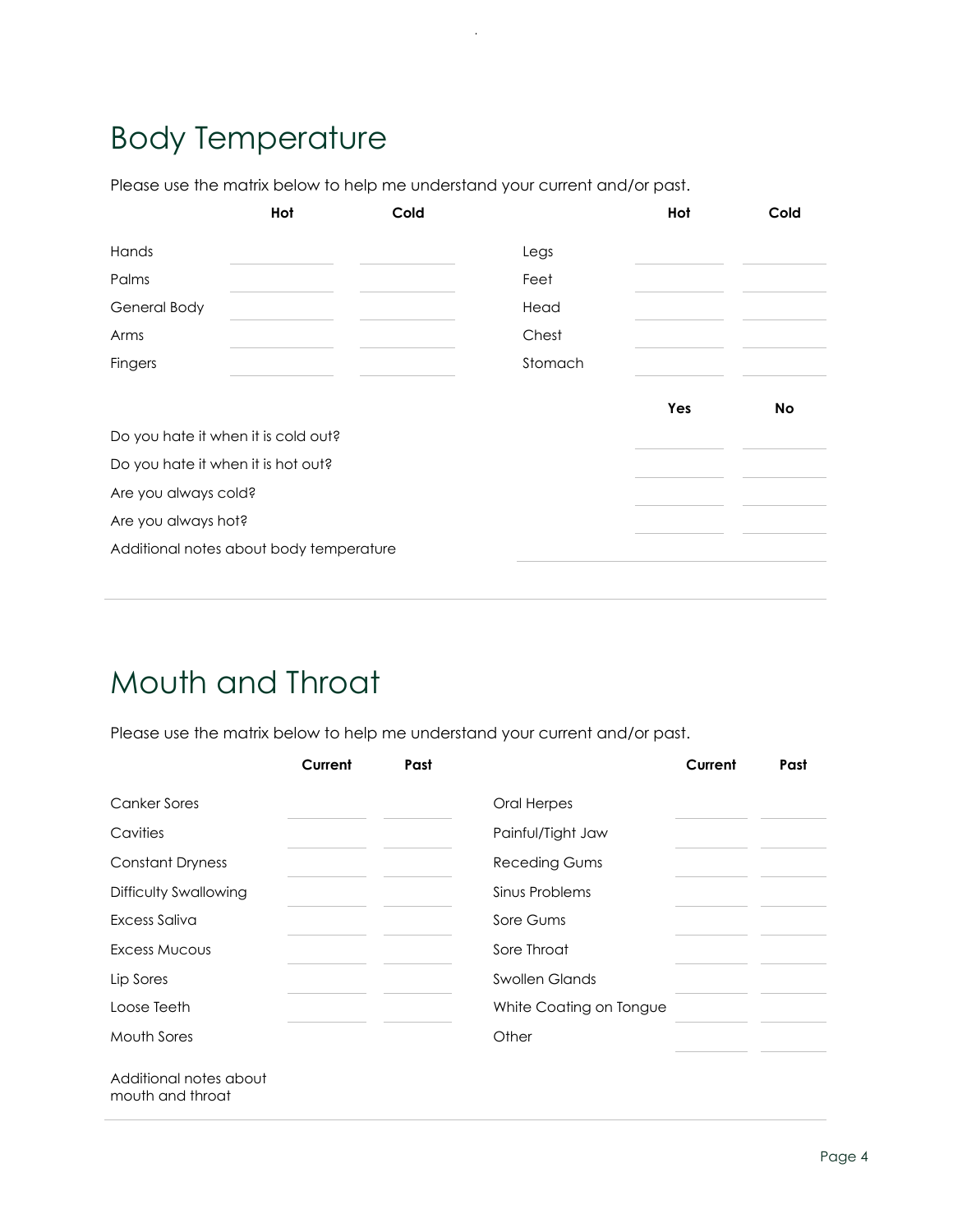# Urinary Tract

Please use the matrix below to help me understand your current and/or past.

|                                                           | Current | Past |                              | Current | Past |
|-----------------------------------------------------------|---------|------|------------------------------|---------|------|
| Bloating                                                  |         |      | Lower Back Pain              |         |      |
| Blood in urine                                            |         |      | <b>Strong Smelling Urine</b> |         |      |
| Frequent urge to urinate                                  |         |      | Urinary Tract Infection      |         |      |
| Kidney/Bladder Stones                                     |         |      | Water Retention              |         |      |
| Kidney Pain                                               |         |      | Other                        |         |      |
|                                                           |         |      |                              |         |      |
| After you urinate, does it fee like you still have to go? |         |      |                              |         |      |
| Have you ever had a urinary tract infection?              |         |      |                              |         |      |
| Additional notes about urinary tract                      |         |      |                              |         |      |
|                                                           |         |      |                              |         |      |

### Cardiovascular

Please use the matrix below to help me understand your current and/or past.

|                                | Current | Past |                                         | Current | Past |
|--------------------------------|---------|------|-----------------------------------------|---------|------|
| Angina                         |         |      | Low Blood Pressure                      |         |      |
| Irregular Heartbeat            |         |      | Fast Heart Beat (Tachycardia)           |         |      |
| <b>Arteriosclerosis</b>        |         |      | Heart Attack (Myocardial<br>Infraction) |         |      |
| <b>Blood Clotting Disorder</b> |         |      | <b>Heart Flutter</b>                    |         |      |
| <b>Bruise Easily</b>           |         |      | Mitral Valve Prolapse                   |         |      |
| <b>Bleed Easily</b>            |         |      | Palpitation                             |         |      |
| Capillary Fragility            |         |      | Pericarditis                            |         |      |
| <b>Chest Pains</b>             |         |      | Poor Circulation                        |         |      |
| <b>Congenital Deformities</b>  |         |      | Rheumatic Fever                         |         |      |
| Congestive Heart Failure       |         |      | Slow Heart Beat (Bracycardia)           |         |      |
| Edema                          |         |      | Stroke                                  |         |      |
| Heart Irregularities           |         |      | <b>Varicose Veins</b>                   |         |      |
| <b>Heart Murmur</b>            |         |      | Other                                   |         |      |
| <b>High Blood Pressure</b>     |         |      |                                         |         |      |

Additional notes about cardiovascular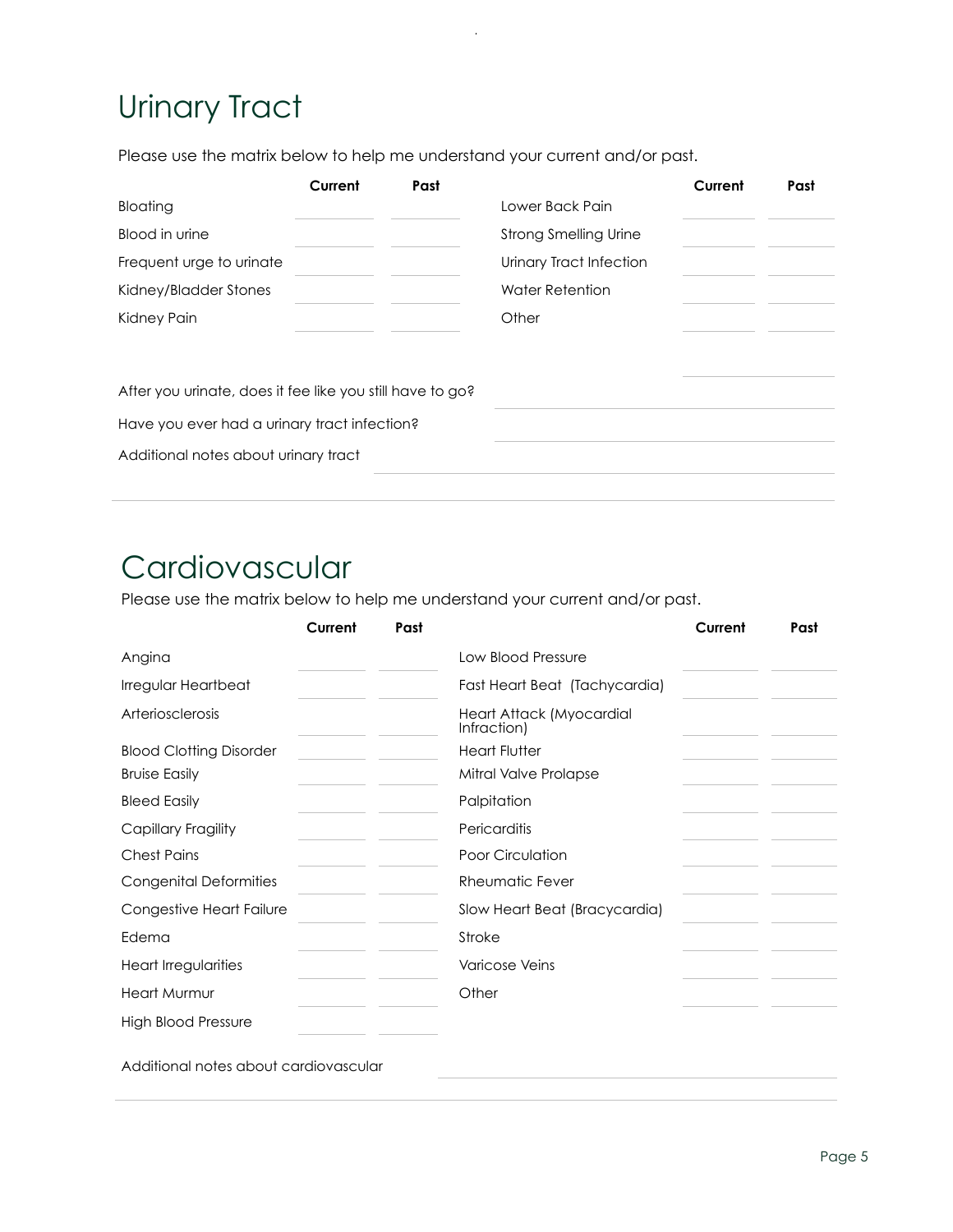## Respiratory

Please use the matrix below to help me understand your current and/or past.

|                     | Current | Past |                           | Current | Past |
|---------------------|---------|------|---------------------------|---------|------|
| Asthma              |         |      | Respiratory Inflammation  |         |      |
| <b>Bronchitus</b>   |         |      | <b>Runny Nose</b>         |         |      |
| <b>Chest Pain</b>   |         |      | Shortness of Breath       |         |      |
| Common Cold         |         |      | Sneezing                  |         |      |
| Coughing            |         |      | <b>Stuffy Nose</b>        |         |      |
| Difficulty Smelling |         |      | <b>Tight Around Lungs</b> |         |      |
| Flu                 |         |      | Trouble Breathing In      |         |      |
| Fluid in Lungs      |         |      | Trouble Breathing Out     |         |      |
| <b>Hay Fever</b>    |         |      | Wheezing                  |         |      |
| Laryngitis          |         |      | Tuberculosis              |         |      |
| Pleuritis           |         |      | Other                     |         |      |

Additional notes about respiratory

### Reproductive Health

Please use the matrix below to help me understand your current and/or past.

|                            | Current | Past |                             | Current | Past |
|----------------------------|---------|------|-----------------------------|---------|------|
| <b>Bacterial Vaginosis</b> |         |      | Miscarriage                 |         |      |
| <b>Benign Prostatic</b>    |         |      | Painful Ejaculation         |         |      |
| <b>Blood in Semen</b>      |         |      | Painful Intercourse         |         |      |
| <b>Blood in Urine</b>      |         |      | Painful Prostate            |         |      |
| <b>Breast Pain</b>         |         |      | Painful to Urinate          |         |      |
| Cervical Dysplasia         |         |      | Pelvic Inflammatory Disease |         |      |
| Cysts                      |         |      | Penis Pain                  |         |      |
| Difficulty getting urine   |         |      | Prostate Pain               |         |      |
| Dribbling                  |         |      | <b>Testicle Pain</b>        |         |      |
| Endometriosis              |         |      | Tumors                      |         |      |
| Erectile Dysfunction       |         |      | Unusual PAP                 |         |      |
| <b>Fibroids</b>            |         |      | Vaginal Discharge           |         |      |
| Frequent Urination         |         |      | <b>Vaginal Dryness</b>      |         |      |
| Impotence                  |         |      | Vaginal Infection           |         |      |
| Infertility                |         |      | Vaginitis                   |         |      |
|                            |         |      | Other                       |         |      |

Additional notes about reproductive health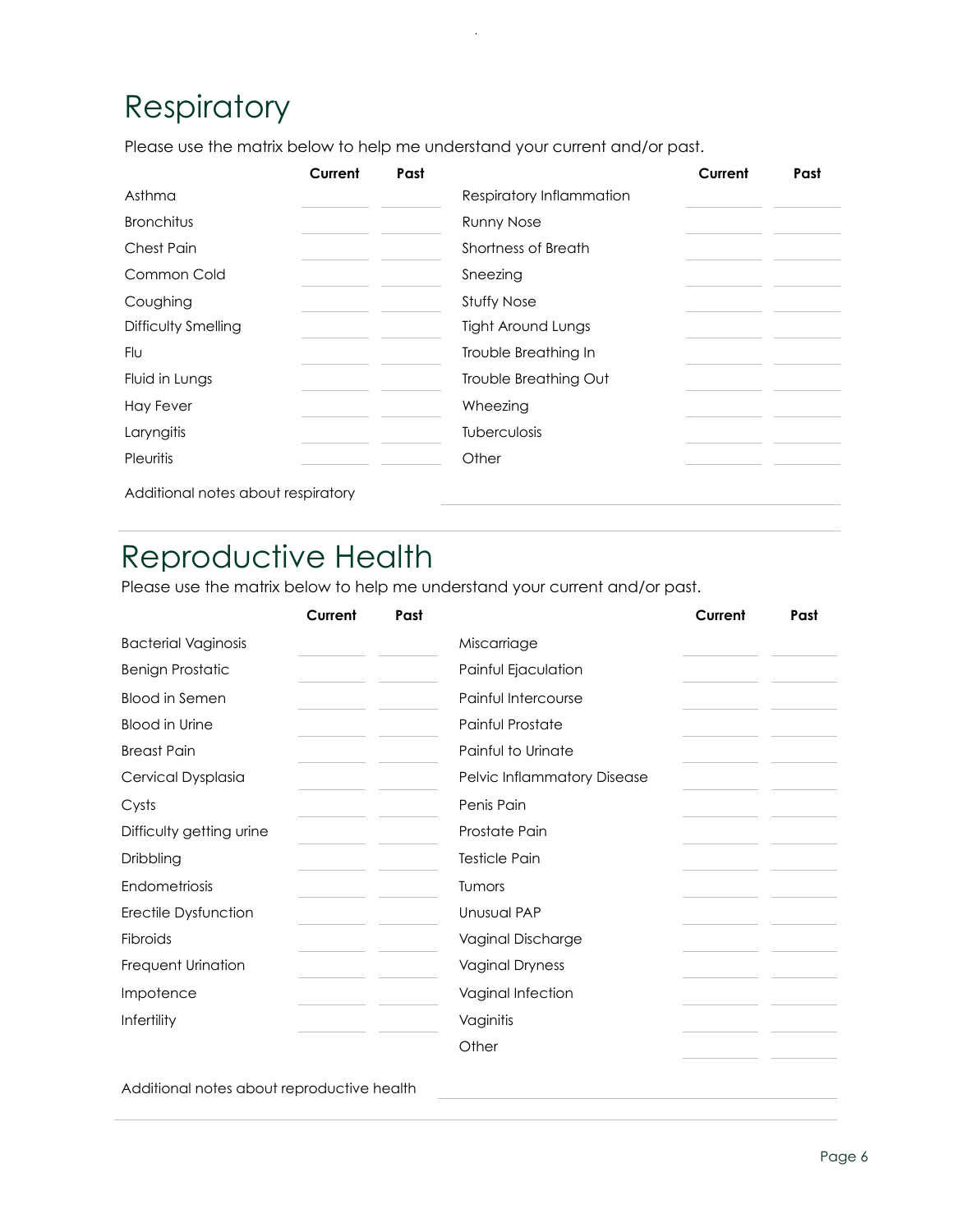## Nervous System and Health

Please use the matrix below to help me understand your current and/or past.

|                                       | Current | Past |                                        | Current | Past |
|---------------------------------------|---------|------|----------------------------------------|---------|------|
| Anxiousness                           |         |      | <b>Memory Loss</b>                     |         |      |
| Bipolar                               |         |      | Nervousness                            |         |      |
| <b>Butterflies in Stomach</b>         |         |      | <b>Numbness</b>                        |         |      |
| Cannot Stay Asleep                    |         |      | Pain                                   |         |      |
| Constant Feeling of<br>Stress         |         |      | Panic Attacks                          |         |      |
| Diminished Taste                      |         |      | Dramatic Seasonal Emotional<br>Chanaes |         |      |
| Depression                            |         |      | Sudden Mood Swings                     |         |      |
| Fear of Facing New Day                |         |      | Trouble Falling Asleep                 |         |      |
| <b>Fluctuating Vision</b>             |         |      | <b>Mental Disorder</b>                 |         |      |
| <b>Hard to Concentrate</b>            |         |      | Schizophrenia                          |         |      |
| <b>Involuntary Spasms</b>             |         |      | Twitching                              |         |      |
| Mania                                 |         |      | <b>Worsening Coordination</b>          |         |      |
|                                       |         |      | Other                                  |         |      |
| Additional notes about nervous system |         |      |                                        |         |      |

#### Headaches

Please use the matrix below to help me understand your current and/or past.

| Do you suffer from headaches? Describe |  |
|----------------------------------------|--|
| Where are your headaches located?      |  |
|                                        |  |

#### Bowel Movemements

Please use the matrix below to help me understand your current and/or past.

Is it difficult to have a bowel movement? Do your BM's tend to be loose? Do your BM's tend to be hard? Are you constipated? Do you have a BM daily?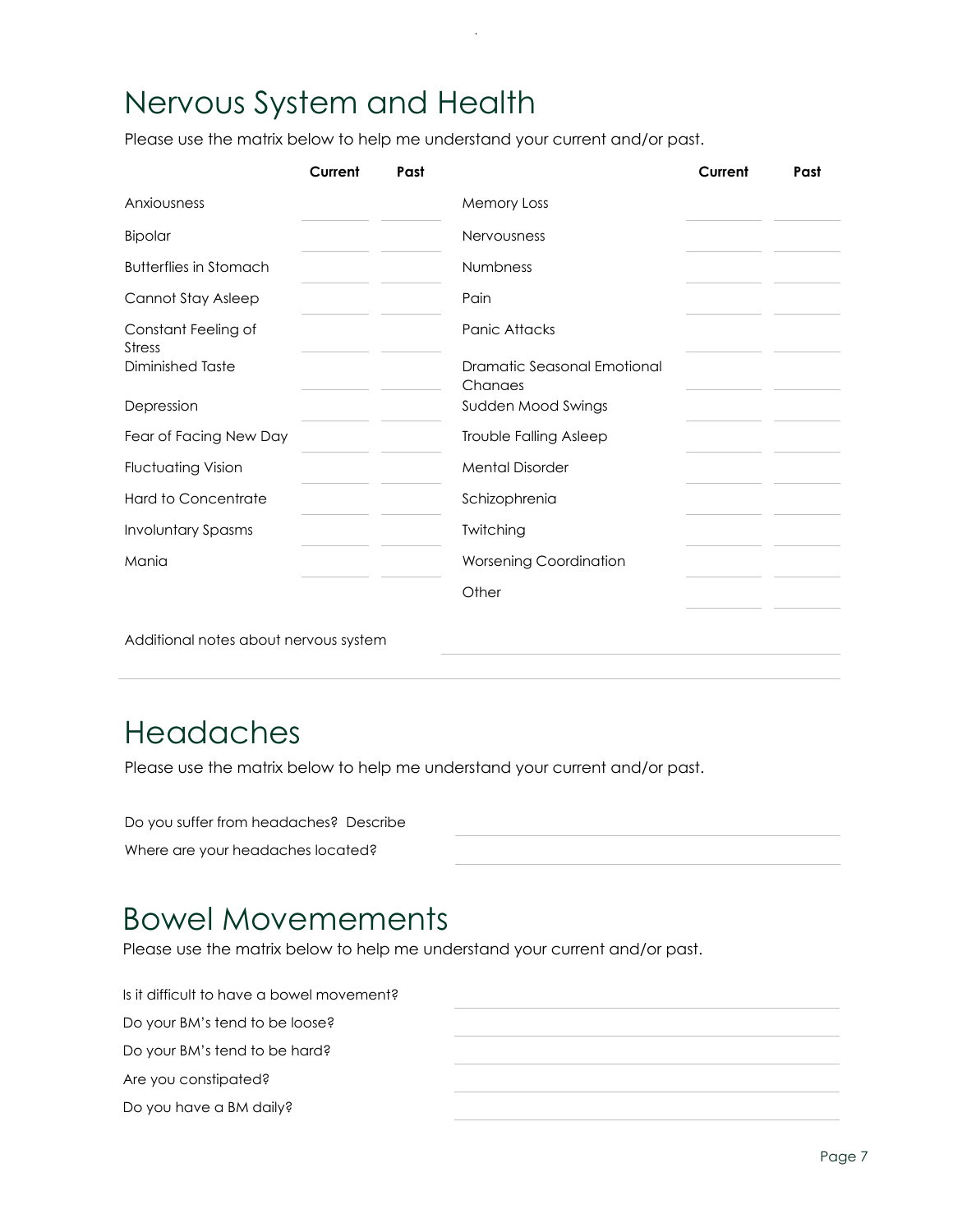## Sexual and Reproductive Health

Please use the matrix below to help me understand your current and/or past.

|                                                          | Current | Past |                       | Current | Past |
|----------------------------------------------------------|---------|------|-----------------------|---------|------|
| <b>AIDS</b>                                              |         |      | Herpes                |         |      |
| Candida                                                  |         |      | <b>HIV</b>            |         |      |
| Chlamydia                                                |         |      | Human Papilloma Virus |         |      |
| Crabs/Lice                                               |         |      | Syphillis             |         |      |
| Gardnerella                                              |         |      | <b>Trichomonas</b>    |         |      |
| <b>Genital Warts</b>                                     |         |      | Urethritis            |         |      |
| Gonorrhea                                                |         |      | Other                 |         |      |
|                                                          |         |      |                       |         |      |
| Additional notes about sexual and<br>reproductive Health |         |      |                       |         |      |

### Pregnancy

Please use the matrix below to help me understand your current and/or past.

Are you pregnant? Are you planning to become pregnant in near future? Are you breastfeeding?

### Menstrual Cycle

Please use the matrix below to help me understand your current and/or past.

#### How many days is your cycle?

|                                   | Current | Past |                   | Current | Past |
|-----------------------------------|---------|------|-------------------|---------|------|
| Acne or skin changes              |         |      | Dark colored flow |         |      |
| <b>Bleeding between</b>           |         |      | Heavy flow        |         |      |
| Bloating                          |         |      | Scanty flow       |         |      |
| Painful mensus                    |         |      | Slow flow         |         |      |
| Bright red flow                   |         |      | Other             |         |      |
| Clots                             |         |      |                   |         |      |
| Additional notes about sexual and |         |      |                   |         |      |

reproductive Health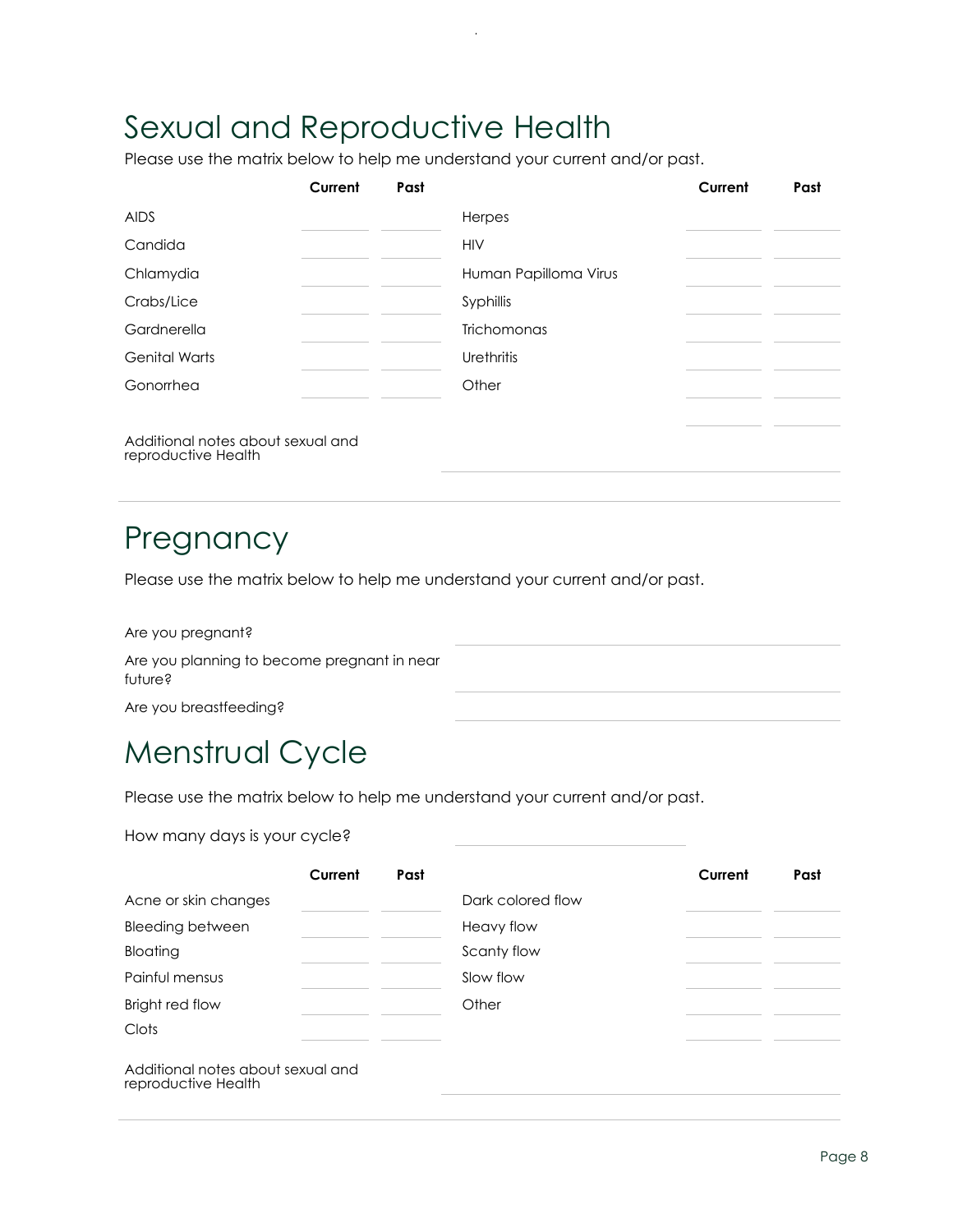# Nutritional Deficiencies Symptoms

Please check all the symptoms that have applied to you over the past recent weeks.

 $\bar{z}$ 

| Acne                     | EFA, Vitamin A, Vitamin B6, Zinc                                                                                                                                               |
|--------------------------|--------------------------------------------------------------------------------------------------------------------------------------------------------------------------------|
| Agitation                | Calcium, Magnesium                                                                                                                                                             |
| Alopecia (hair loss)     | Copper, EFA, Riboflavin, Vitamin B6, Zinc                                                                                                                                      |
| Anemia                   | Copper, Iron, Magnesium, Vitamin B6                                                                                                                                            |
| Anemia (megoblastic)     | Folate                                                                                                                                                                         |
| Anorexia (poor appetite) | Folate, Iron, Magnesium, Niacin, Thiamine, Vitamin B6, Zinc                                                                                                                    |
| Anxiety                  | Calcium, Chromium, EFA, Excess Alcohol, Excess Caffeine, Sugar,<br>Magnesium, Niacin, Pyridoxine, Thiamine                                                                     |
| Apathy                   | Folate, Zinc                                                                                                                                                                   |
| <b>Brittle Nails</b>     | Niacin                                                                                                                                                                         |
| <b>Canker Sores</b>      | Niacin                                                                                                                                                                         |
| Cognitive Impairment     | Calcium, Potassium                                                                                                                                                             |
| Cold Hands and Feet      | Magnesium                                                                                                                                                                      |
| Cold, Sensitivity To     | Iron                                                                                                                                                                           |
| Constipation             | Folate, Iron, Potassium, Thiamine, Vitamin B12                                                                                                                                 |
| Delusions                | Calcium                                                                                                                                                                        |
| Depression               | Calcium, Copper, Excess Caffeine, Excess Sugar, Folic Acid, Iron,<br>Magnesium, Niacin, Potassium, Riboflavin, Rubidium, Thiamine,<br>Vitamin B12, Vitamin B6, Vitamin C, Zinc |
| Diarrhea                 | EFA, Niacin, Vitamin D, Zinc                                                                                                                                                   |
| Disorientation           | Magnesium                                                                                                                                                                      |
| <b>Dizziness</b>         | Iron, Riboflavin, Vitamin B12, Vitamin B6                                                                                                                                      |
| Eczema                   | EFA, Calcium, Zinc                                                                                                                                                             |
| Edema (Swelling, water   | Magnesium, Potassium                                                                                                                                                           |
| Fatigue                  | Chromium, Copper, Excess Caffeine, Excess Sugar, Folate, Iron,<br>Magnesium, Niacin, Potassium, Thiamine, Vitamin A, Vitamin B12,<br>Vitamin B6, Vitamin C, Vitamin E, Zinc    |
| Gallstones               | <b>EFA</b>                                                                                                                                                                     |
| Gums, Bleeding           | Vitamin C                                                                                                                                                                      |
| Hair, Dry                | EFA, Vitamin A                                                                                                                                                                 |
| Hallucinations           | Magnesium                                                                                                                                                                      |
| Headache                 | Folate, Iron, Vitamin B12, Niacin                                                                                                                                              |
| Hyperactivity            | Calcium, Copper, Iron, Magnesium, Niacin, Pyridoxine, Thiamine,<br>Zinc                                                                                                        |
| <b>High Cholesterol</b>  | Chromium, Copper, Potassium, Selenium, Zinc                                                                                                                                    |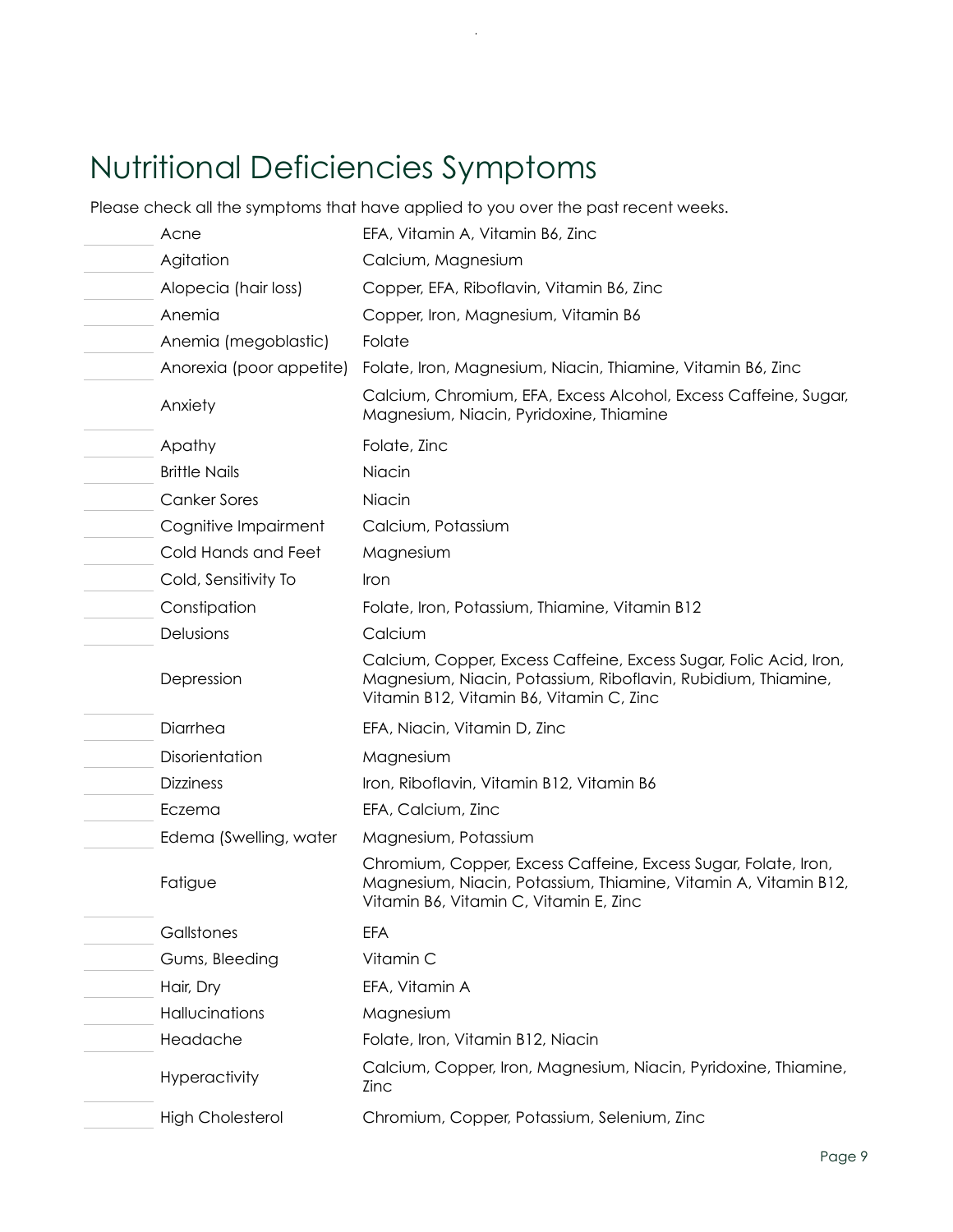| Hypertension (High BP)  | Calcium, Magnesium, Potassium                                                                                                                                  |
|-------------------------|----------------------------------------------------------------------------------------------------------------------------------------------------------------|
| Hypotension (Low BP)    | Magnesium, Potassium                                                                                                                                           |
| Immunodepression        | Copper, EFA, Folic Acid, Iodine, Iron, Magnesium, Pantothenic<br>Acid, Riboflavin, Selenium, Vitamin A, Vitamin B12, Vitamin B6,<br>Vitamin C, Vitamin E, Zinc |
| Impotence               | Zinc                                                                                                                                                           |
| Infertility (Male or    | <b>EFA</b>                                                                                                                                                     |
| Infertility (Male)      | Zinc                                                                                                                                                           |
| Insomnia                | Calcium, Copper, Folate, Iron, Magnesium, Niacin, Thiamine,<br>Vitamin B12, Vitamin B6, Vitamin C                                                              |
| <b>Irritability</b>     | Calcium, Excess Sugar, Iron, Lithium, Magnesium, Niacin,<br>Thiamine, Vitamin B12, Vitamin B6, Vitamin C                                                       |
| Kidney Stones           | Magnesium                                                                                                                                                      |
| Legs, Restless          | Folate, Calcium, Magnesium                                                                                                                                     |
| Lethargy                | Zinc                                                                                                                                                           |
| Memory, Poor            | Folate, Niacin, Thiamine, Zinc                                                                                                                                 |
| <b>Mental Confusion</b> | Iron, Magnesium, Nlacin, Thiamine                                                                                                                              |
| Muscle Cramps           | Calcium, Magnesium                                                                                                                                             |
| Muscle Pain             | Magnesium                                                                                                                                                      |
| Muscle Spasm            | Calcium                                                                                                                                                        |
| Muscle Tension          | Calcium                                                                                                                                                        |
| Muscle Tremor           | Magnesium                                                                                                                                                      |
| <b>Muscle Weakness</b>  | Magnesium, Niacin, Potassium                                                                                                                                   |
| Nausea                  | Magnesium, Niacin, Vitamin B6                                                                                                                                  |
| Nervousness             | Calcium, Magnesium, Potassium, Thiamine, Vitamin B6, Vitamin D                                                                                                 |
| Numbness of Limbs       | Calcium, Thiamine, Vitamin B12                                                                                                                                 |
| Palpitations            | Calcium, Iron, Vitamin B12                                                                                                                                     |
| Paranoia                | Folate, Zinc                                                                                                                                                   |
| Parasthesia (nerve      | Calcium, Magnesium                                                                                                                                             |
| Periodontal Disease     | Calcium                                                                                                                                                        |
| Skin Inflammation       | Niacin, Riboflavin                                                                                                                                             |
| <b>Startle Reflex</b>   | Magnesium                                                                                                                                                      |
| Teeth, Loose            | Vitamin C                                                                                                                                                      |
| Teeth, Decay            | Calcium                                                                                                                                                        |
| Vertigo (Dizziness)     | Magnesium                                                                                                                                                      |
| Vision, Blurred         | Riboflavin                                                                                                                                                     |
| Vision, Night Blindness | Vitamin A                                                                                                                                                      |
| Weakness                | Copper, Folate, Thiamine, Vitamin B6                                                                                                                           |
| Wound Healing, Slow     | Vitamin C, Zinc, EFA, Vitamin B6                                                                                                                               |
|                         |                                                                                                                                                                |

 $\mathcal{A}$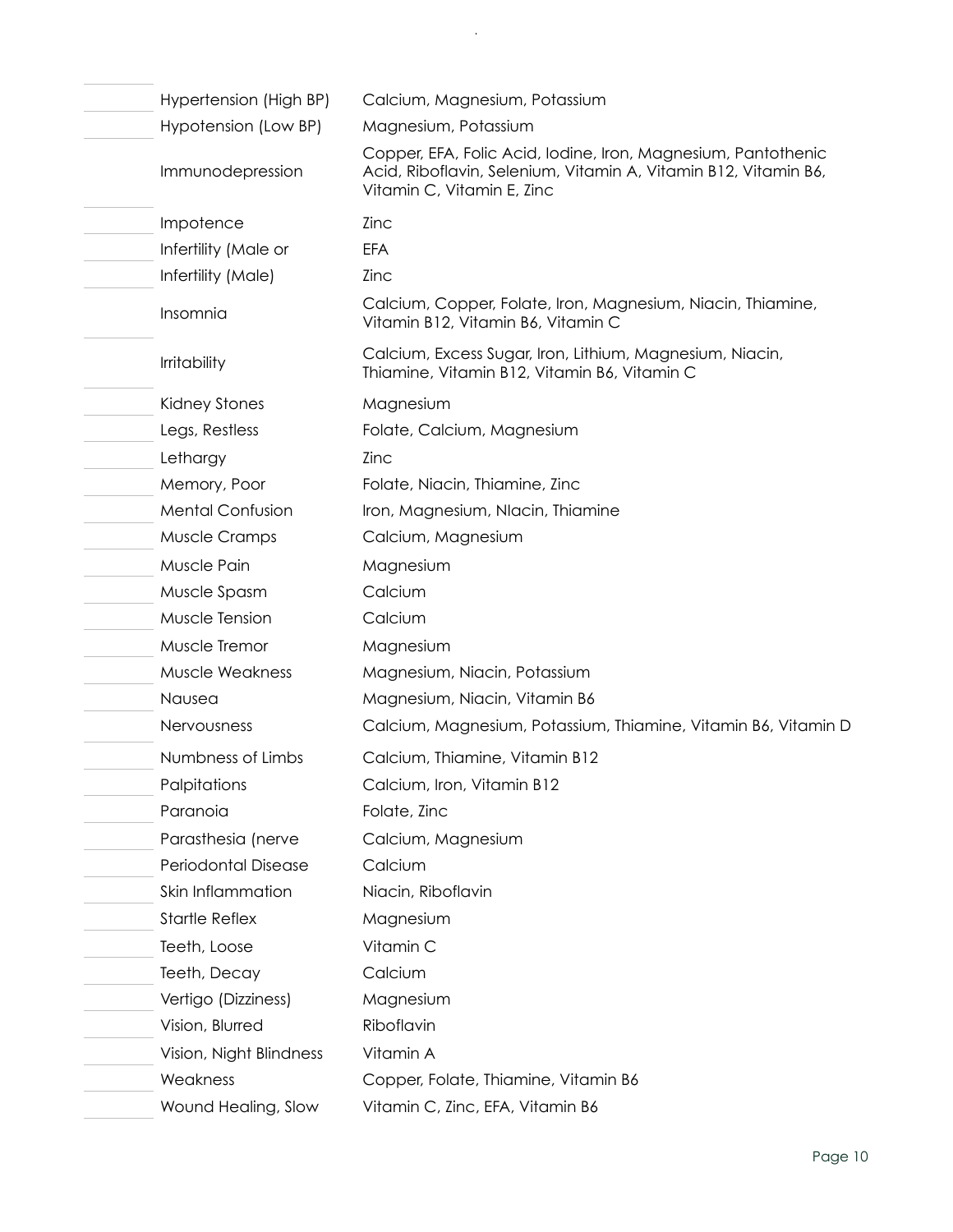No part of this is intended to diagnose, treat, or cure any illness. Anything discussed during our session is not to be construed as medical advice; I am not a doctor.

Please discuss your personal health, including any options or ideas you may read on the internet, or willow-healing.com, with your personal, qualified health practitioner before making changes to your diet or adjusting/discontinuing any medication.

Willow Healing is not responsible for any adverse outcomes associated with using or misconstruing advice or information.

I certify that the above information is true to the best of my ability.

Signature

**Date**